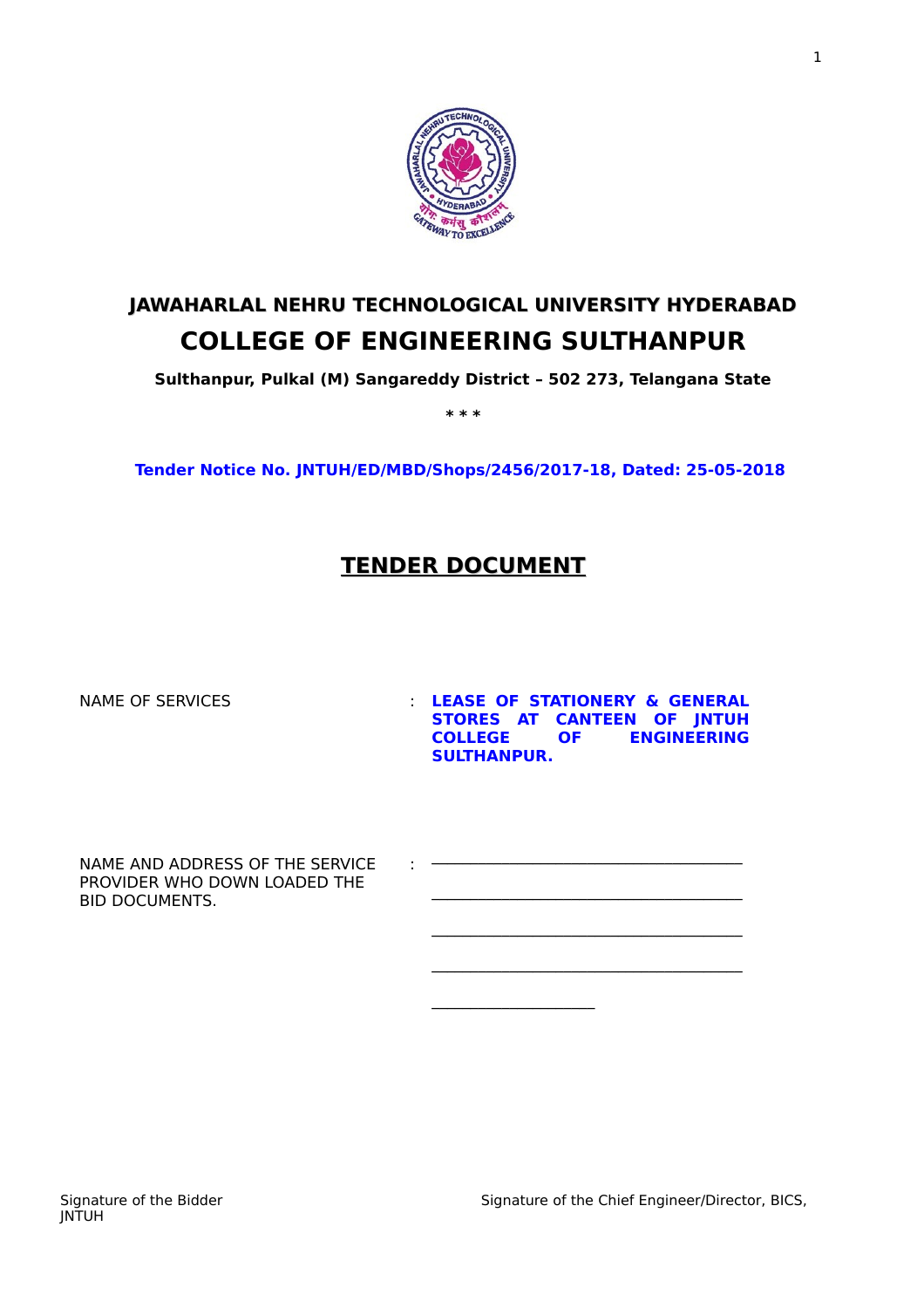## **T E N D E R N O T I C E**

#### **NOTICE INVITING TENDER FOR LEASE OF STATIONERY & GENERAL STORES AT JNTUH COLLEGE OF ENGINEERING SULTHANPUR**

| CANTEEN OF INTUH COLLEGE OF ENGINEERING                                                                                 | LEASE OF STATIONERY & GENERAL<br>STORES AT    |  |  |  |  |  |
|-------------------------------------------------------------------------------------------------------------------------|-----------------------------------------------|--|--|--|--|--|
|                                                                                                                         |                                               |  |  |  |  |  |
| <b>SULTHANPUR</b>                                                                                                       |                                               |  |  |  |  |  |
| LEASE OF STATIONERY & GENERAL<br><b>Brief Scope of</b>                                                                  | STORES AT                                     |  |  |  |  |  |
| CANTEEN OF INTUH COLLEGE OF ENGINEERING<br><b>Work</b>                                                                  |                                               |  |  |  |  |  |
| <b>SULTHANPUR</b>                                                                                                       |                                               |  |  |  |  |  |
| The tender document can be downloaded from the<br><b>Tender</b>                                                         |                                               |  |  |  |  |  |
| <b>Document</b><br>JNTUH www.jntuh.ac.in or www.jntuhces.ac.in                                                          |                                               |  |  |  |  |  |
| The downloaded tender document shall be<br><b>Cost of Tender</b>                                                        |                                               |  |  |  |  |  |
| accompanied by demand draft for Rs. 2,360/-<br><b>Document</b>                                                          |                                               |  |  |  |  |  |
| (Rupees Two thousand three hundred and sixty<br>(Non-refundable)                                                        |                                               |  |  |  |  |  |
| only) "The Registrar, JNTUH, Hyderabad" payable                                                                         |                                               |  |  |  |  |  |
| at Hyderabad otherwise tender will be summarily                                                                         |                                               |  |  |  |  |  |
| rejected                                                                                                                |                                               |  |  |  |  |  |
| <b>Security Deposit</b><br>Tender application should be accompanied with                                                |                                               |  |  |  |  |  |
| SD in a form of Demand Draft for Rs. 50,000/-<br><b>Amount</b>                                                          |                                               |  |  |  |  |  |
| (Rupees Fifty thousand only) payable through                                                                            |                                               |  |  |  |  |  |
| demand draft drawn in favour of "The Registrar,                                                                         |                                               |  |  |  |  |  |
| JNTUH, Hyderabad" payable at Hyderabad                                                                                  | For                                           |  |  |  |  |  |
| unsuccessful<br>bidders                                                                                                 | <b>Security Deposit</b><br>the                |  |  |  |  |  |
| shall be refunded after finalization of tenders                                                                         |                                               |  |  |  |  |  |
|                                                                                                                         | and for successful bidders SD amount shall be |  |  |  |  |  |
| paid after completion of contract period                                                                                |                                               |  |  |  |  |  |
| without any interest                                                                                                    |                                               |  |  |  |  |  |
|                                                                                                                         |                                               |  |  |  |  |  |
| The Bidders shall have submit the tender document<br><b>LEASE AMOUNT</b>                                                |                                               |  |  |  |  |  |
| along with the DD in favour of "The Registrar,                                                                          |                                               |  |  |  |  |  |
|                                                                                                                         |                                               |  |  |  |  |  |
| JNTUH, Hyderabad" payable at Hyderabad for lease                                                                        |                                               |  |  |  |  |  |
| amount offered by him at which they wish to take                                                                        |                                               |  |  |  |  |  |
| over the Stationery & General Stores on lease at the                                                                    |                                               |  |  |  |  |  |
| space provided in the application forms.                                                                                | <b>The</b>                                    |  |  |  |  |  |
| applications without                                                                                                    | DD for lease amount                           |  |  |  |  |  |
| offered by him will summarily rejected                                                                                  |                                               |  |  |  |  |  |
| Only on 08-06-2018 up to 3.00 p.m<br><b>Date and Time</b>                                                               |                                               |  |  |  |  |  |
| for submission of                                                                                                       |                                               |  |  |  |  |  |
| tender                                                                                                                  |                                               |  |  |  |  |  |
| <b>Address for</b><br><b>The Chief Engineer/ Director BICS</b>                                                          |                                               |  |  |  |  |  |
| submission of<br><b>Administrative Building</b>                                                                         |                                               |  |  |  |  |  |
| JNTUH, Kukatpally, Hyderabad, Telangana State - Pin<br>tender                                                           |                                               |  |  |  |  |  |
| 500085                                                                                                                  |                                               |  |  |  |  |  |
| <b>Date and Time of</b><br>08-06-2018 at 3.30 p.m.<br><b>Opening Price</b><br>(Venue: The Chief Engineer/Director BICS, |                                               |  |  |  |  |  |

Signature of the Chief Engineer/Director, BICS,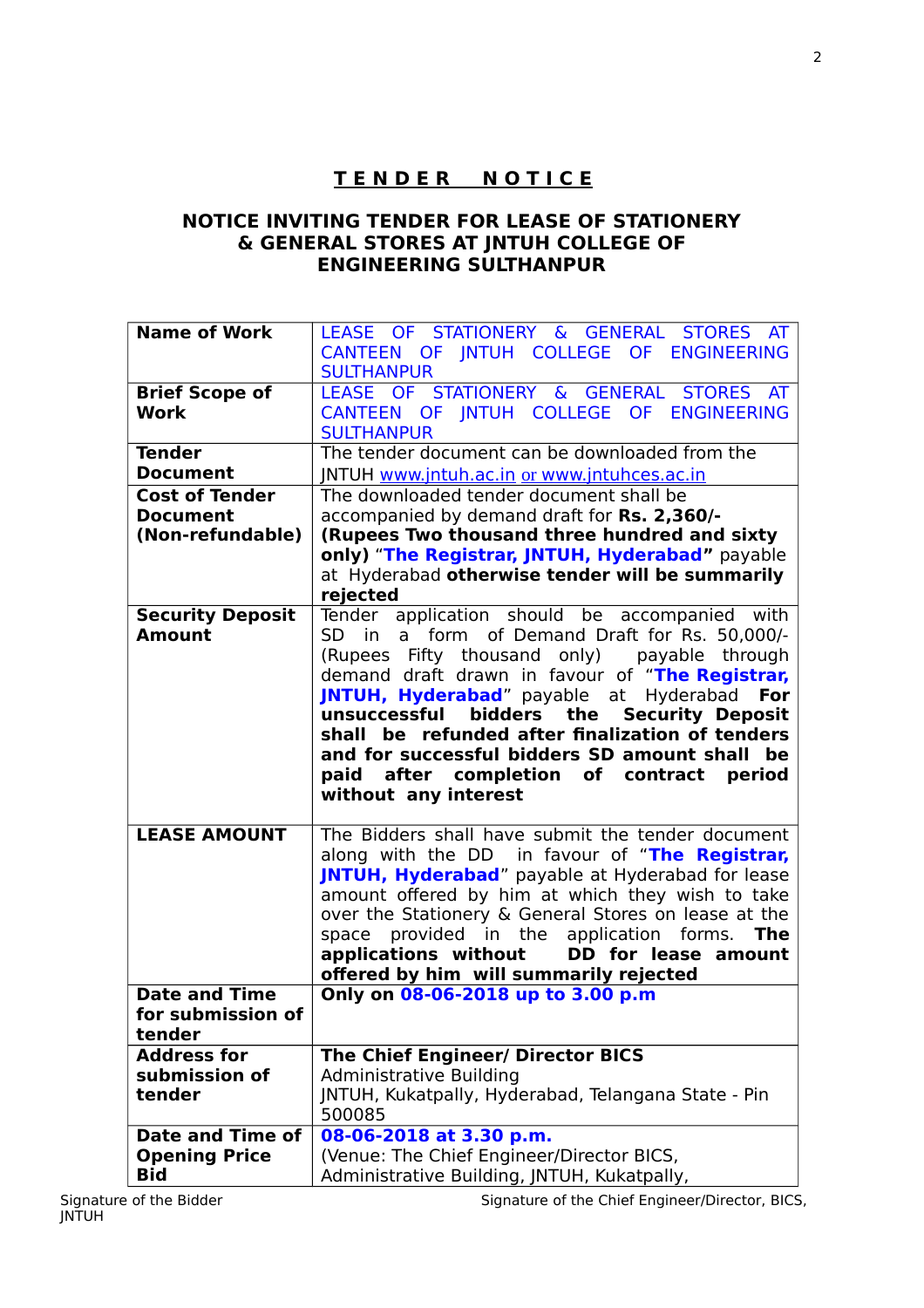|                      | Hyderabad, Telangana state-Pin 500085      |
|----------------------|--------------------------------------------|
| <b>Bid Validity</b>  | 90 days from the date of Price bid opening |
| Mode of              | Conventional Tender Box system             |
| <b>Submission of</b> |                                            |
| <b>Tender</b>        |                                            |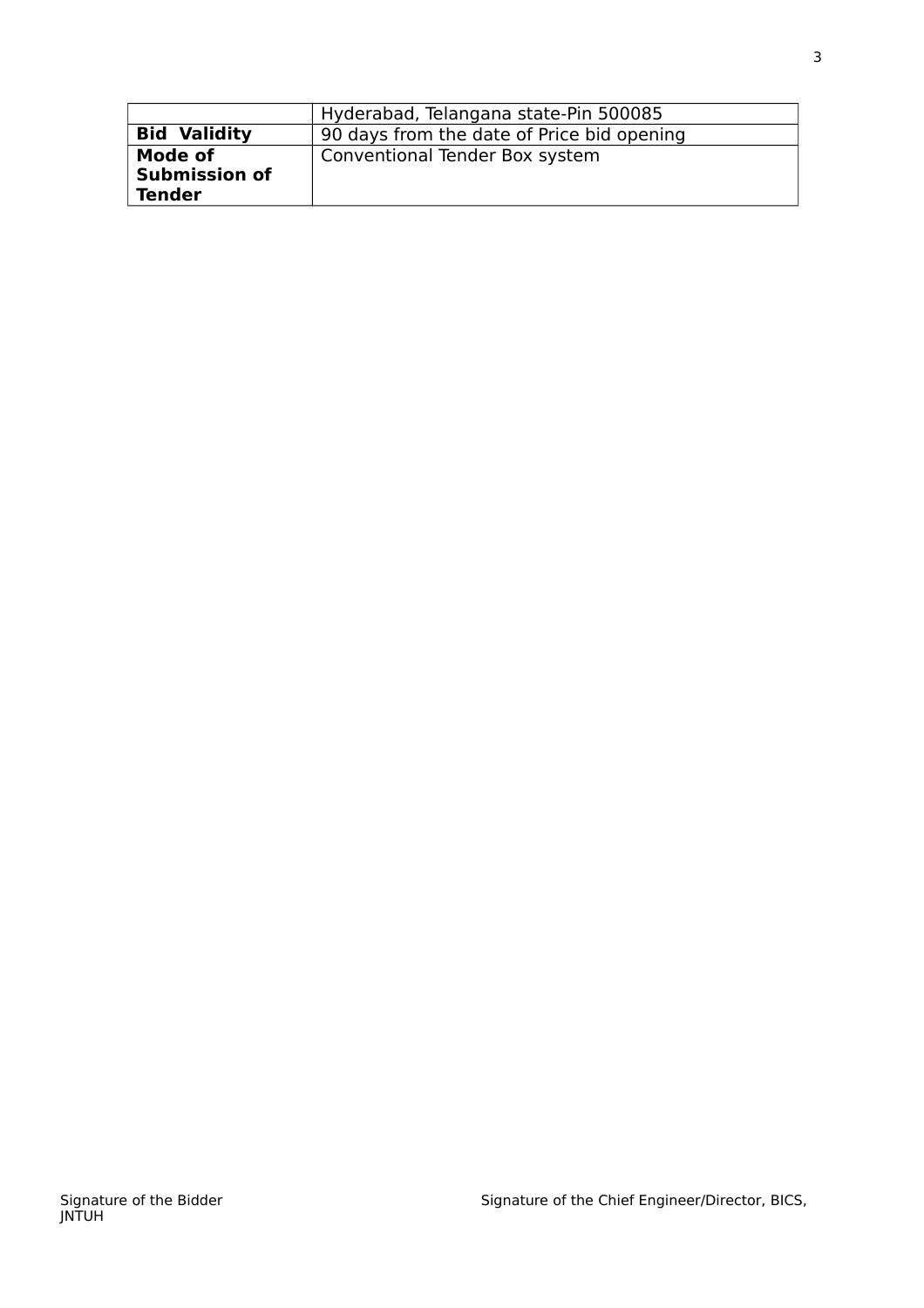#### **FORM OF AGREEMENT TO BE EXECUTED AT THE TIME OF LEASING OUT STATIONERY & GENERAL STORES, CHIEF ENGINEER/DIRECTOR BICS, JNTUH, KUKATPALLY, HYDERABAD - 500085**

|           |  |  |  |  | Between the Chief Engineer/Director, BICS, INTUH Kukatpally,<br>Hyderabad and |  |  |  |  |
|-----------|--|--|--|--|-------------------------------------------------------------------------------|--|--|--|--|
| Sri/ Mrs. |  |  |  |  | (Hereinafter called as Lessee with                                            |  |  |  |  |
|           |  |  |  |  | expression shall include his heirs, administrators, executors and legal       |  |  |  |  |

representatives of the one part) and the Chief Engineer/Director, BICS, JNTUH Kukatpally, Hyderabad (hereinafter referred to as the University/ College the other part).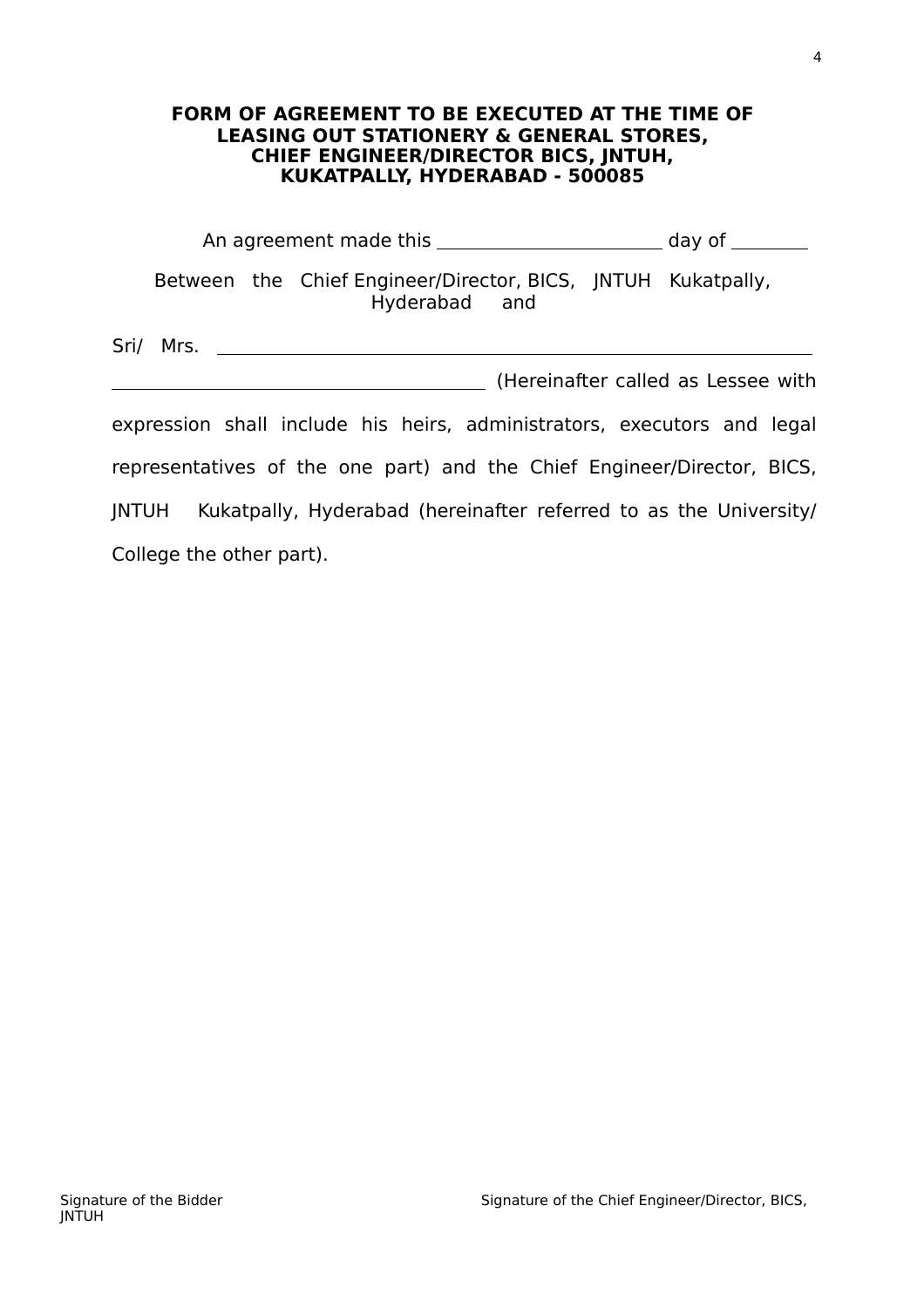### **LEASE PERIOD**

The Stationery & General Stores lease shall be for a period of one calendar year and will commence form June-2018 and ends on May 2019. The lease period can be extended further based on the recommendations of the Mess/Canteen Committee and higher authorities depending upon the performance of the Mess/Canteen maintenance. If extended, the contractor is liable to pay the additional lease amount for the further extended period as per the contract conditions failing which the lease will be cancelled and the SD & lease amount deposited will be forfeited.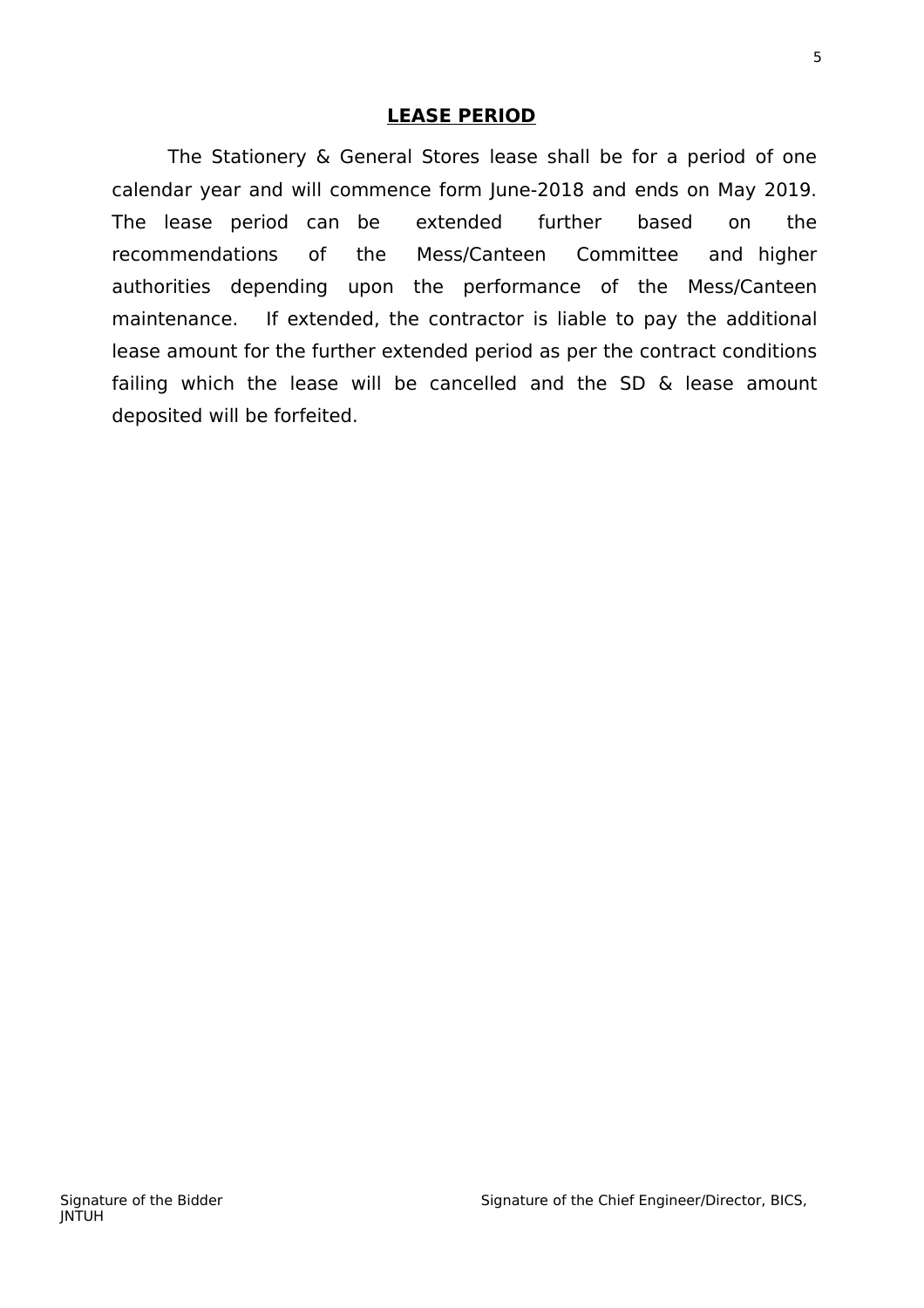

#### **APPLICATION FORM FOR LEASE OF STATIONERY & GENERAL STORES IN JNTUH CES CAMPUS SULTHANPUR**

Applicants Latest passport Size photograph To be affixed here

| $\boxed{1}$             | Name of the Firm/Applicant                                   |   |                                                 |
|-------------------------|--------------------------------------------------------------|---|-------------------------------------------------|
|                         | 2. Name of Father/Husband                                    |   | ÷                                               |
|                         | <b>3.</b> Age                                                | ÷ |                                                 |
| 4.                      | <b>Residential Address</b>                                   |   |                                                 |
|                         |                                                              |   |                                                 |
|                         |                                                              |   |                                                 |
|                         |                                                              |   |                                                 |
|                         |                                                              |   |                                                 |
|                         | 5. Minimum lease amount fixed                                | ÷ |                                                 |
|                         | 6. Amount of lease offered                                   |   | <b>Rs</b>                                       |
|                         |                                                              |   |                                                 |
| $\overline{7}$ .        | <b>SECURITY DEPOSIT</b>                                      |   |                                                 |
|                         | Demand Draft No./Date<br>i)                                  |   | ÷                                               |
|                         | ii)<br>Amount                                                | ÷ | Rs. 50,000/-                                    |
| 8.                      | Previous Experience                                          |   |                                                 |
|                         | (A separate sheet indicating the<br>Details may be enclosed) |   |                                                 |
| Signature of the Bidder |                                                              |   | Signature of the Chief Engineer/Director, BICS, |

| Signature of the Bidde |  |  |
|------------------------|--|--|
| JNTUH                  |  |  |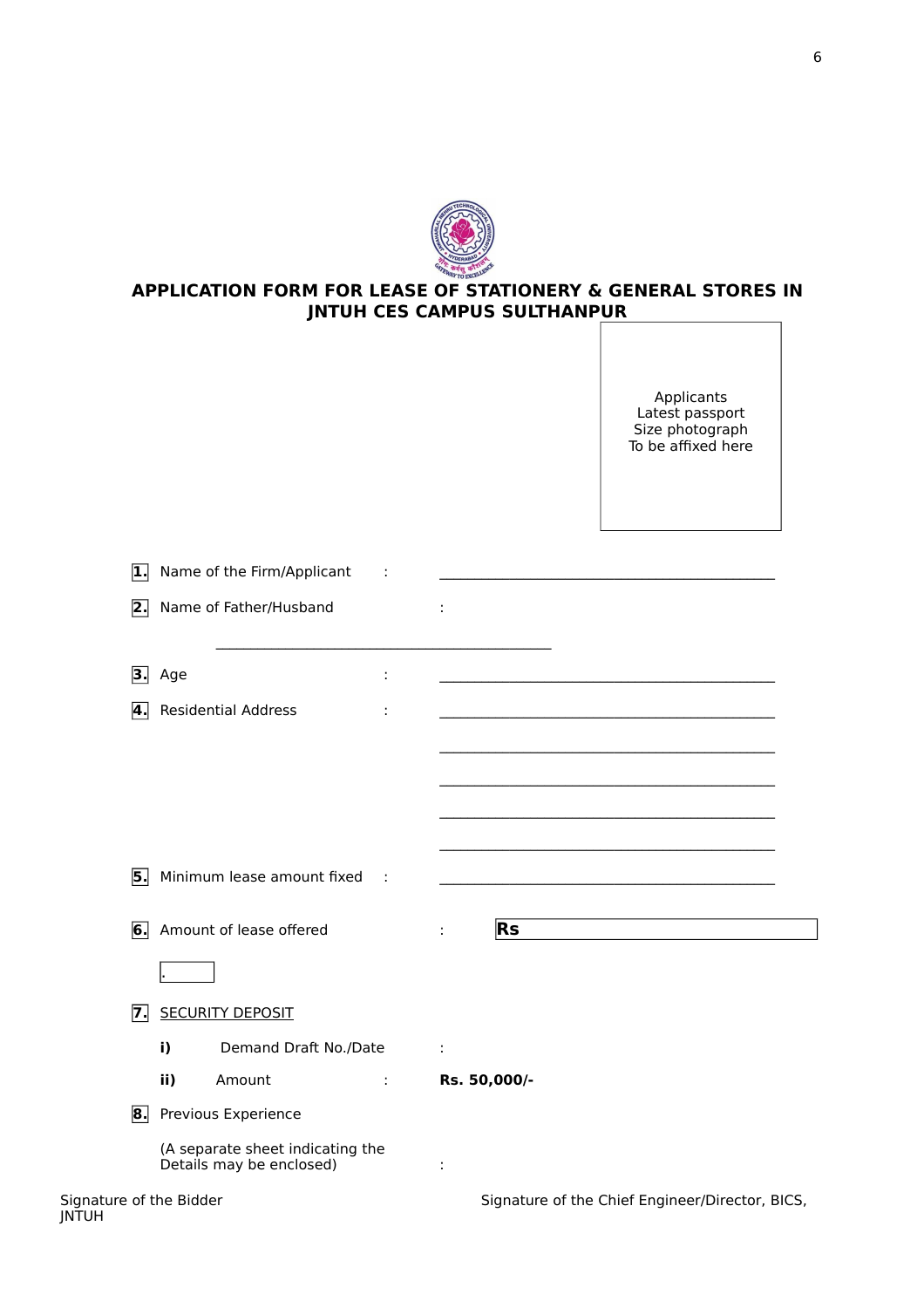**9.** Reference to the Address Proff :

**10.** Reference to the PAN Card :

Date: \_\_\_\_\_\_\_\_\_\_\_\_\_\_\_\_\_\_\_\_\_\_\_\_\_\_\_\_\_\_

Note: Residential proof should be attached.

#### **CHECK LIST**

| $\mathbf{1}$   | Tender form filled and signed                                                                        | Yes/No |  |  |  |  |  |  |
|----------------|------------------------------------------------------------------------------------------------------|--------|--|--|--|--|--|--|
| 2              | Tender application cost of Rs. 2,360/- (Rupees Two                                                   | Yes/No |  |  |  |  |  |  |
|                | thousand three hundred and sixty only) payable                                                       |        |  |  |  |  |  |  |
|                | through demand draft drawn in favour of "The Registrar,                                              |        |  |  |  |  |  |  |
|                | JNTUH, Hyderabad" payable at Hyderabad                                                               |        |  |  |  |  |  |  |
| $\overline{3}$ | Security Deposit for Rs. 50,000/- (Rupees Fifty thousand                                             | Yes/No |  |  |  |  |  |  |
|                | only) payable through demand draft drawn in favour of                                                |        |  |  |  |  |  |  |
|                | "The Registrar, JNTUH, Hyderabad" payable at                                                         |        |  |  |  |  |  |  |
|                | Hyderabad                                                                                            |        |  |  |  |  |  |  |
| 4              | Demand Draft in favour of "The Registrar, JNTUH,                                                     | Yes/No |  |  |  |  |  |  |
|                | <b>Hyderabad"</b>                                                                                    |        |  |  |  |  |  |  |
| 5              | <b>GST Registration</b>                                                                              | Yes/No |  |  |  |  |  |  |
| 6              | <b>PAN Card</b>                                                                                      | Yes/No |  |  |  |  |  |  |
| 7              | Covering letter for company profile                                                                  | Yes/No |  |  |  |  |  |  |
| 8              | <b>Experience certificates</b>                                                                       | Yes/No |  |  |  |  |  |  |
| 9              | Copy of Firm/Partnership Firm Registration                                                           | Yes/No |  |  |  |  |  |  |
| 10             | Address proof                                                                                        | Yes/No |  |  |  |  |  |  |
| 11             | Food license issued by competent authority under<br>Telangana/ Andhra Pradesh food & Safety Act 2006 | Yes/No |  |  |  |  |  |  |
|                |                                                                                                      |        |  |  |  |  |  |  |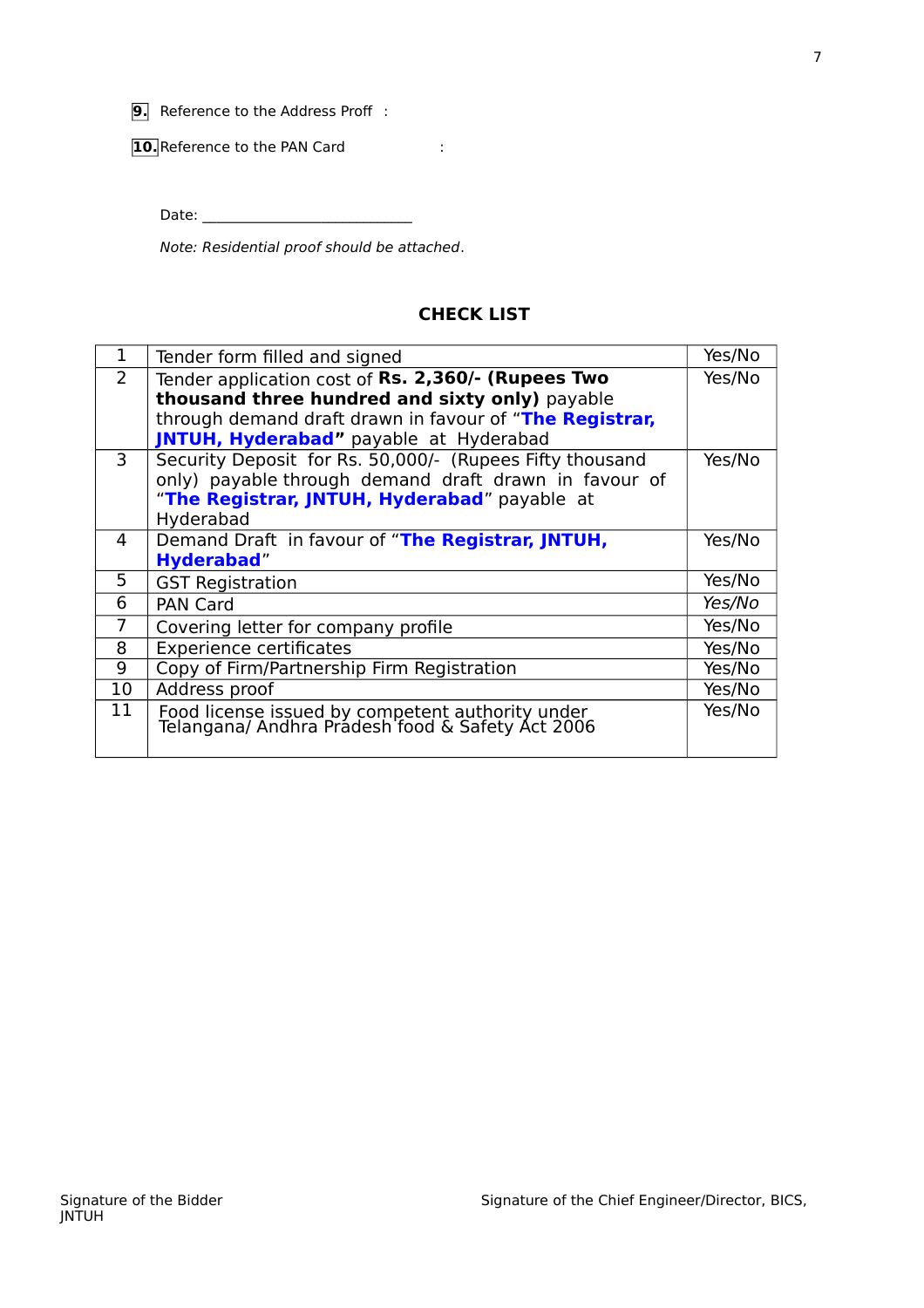#### **TERMS AND CONDITIONS**

- 1. The College will provide accommodation and the **Lessee** (Stationery & General Stores proprietor) shall run the Stationery & General Stores in the premises of the canteen earmarked for the purpose.
- 2. The Stationery & General Stores lease shall be for a period of one year extendable based on the performance and recommendations of the committee.
- 3. The sale of Pans/Cigarettes/Ghutkas/Alcohol prohibited. Soft drinks and other such banned items at the Stationery & General Stores strictly prohibited.
- 4. The rates/quantum for the items shall be as per the MRP & Quantity mentioned on the product.
- 5. **The applicants should submit a declaration in writing before opening of sealed covers that they have brought the 100% of lease amount offered by them in the form of DD in favor of** "**The Registrar, JNTUH, Hyderabad**" payable at Hyderabad **and DD for Rs. 50,000/- towards security deposit are to be enclosed along with tender schedule.**
- 6. The person who is qualified and offered highest amount towards lease of Stationery & General Stores shall have a fair chance to be declared as successful for a period of **one year** with effect from the date of issue of orders running of the Stationery & General Stores in favour of him/her. Highest bidding alone does not confer any offer. The committee's decision in this regard is final
- 7. All the required furniture has to procured by the lessee only.
- 8. The lesser will hand over the Stationery & General Stores premises along with the Electrical furniture and fittings in good working condition as provided by the College. The Lessee shall hand over the Stationery & General Stores premises along with furniture & fittings after the expiry of the period in good working condition. Any damage to the property, furniture and fittings shall be recovered from the SD amount available with the College. The decision of the Principal with regard to the assessment of such damage if any, is final in this regard.
- 9. The Lessee will be responsible for payment of all statutory taxes viz. GST, Service Tax, Income Tax and any other taxes applicable for running the Stationery & General Stores.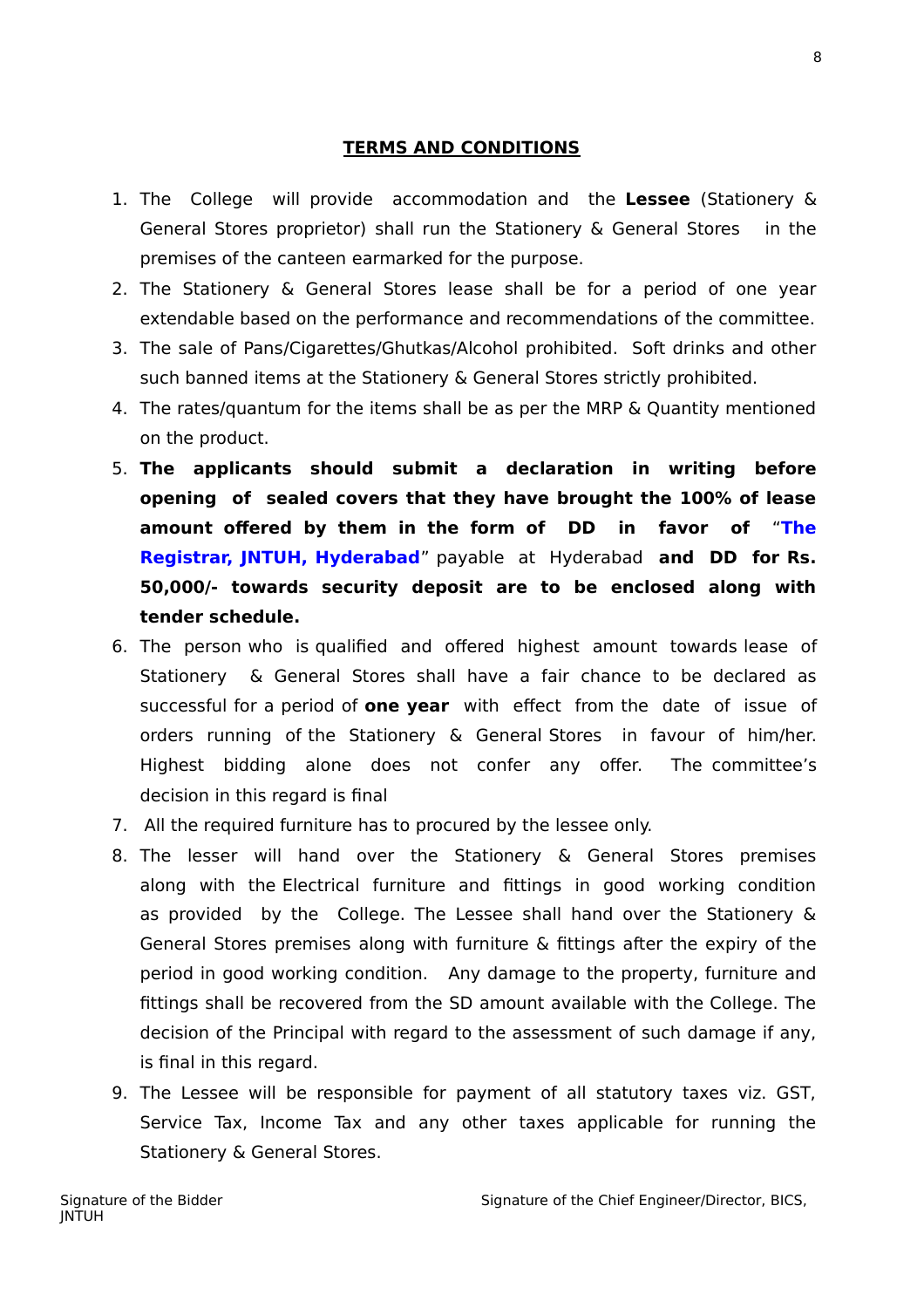- 10.The Lessee shall maintain proper records, registers, etc., as applicable and required under various enactment including, but not limited to, Contract Labour (Regulation & Abolition) Act 1970, EPF Act and Miscellaneous Provision Act 1952 and the schemes framed there under, ESI Act 1948 and Rules, the Payment of Bonus Act 1965 and Rules and all other applicable Acts and Regulations and further shall comply with all statutory provisions thereof, in obtaining registration, licenses, filing returns, submitting information, etc.
- 11. The Stationery & General Stores premises (inside and outside) should not be used for any other purposes except for running of the Stationery & General Stores.
- 12. The Lessee should not transfer the management to any other individual or agency. The Lessee has to appoint a responsible person, who should be present at the premises and supervise the day to day affairs of running of Stationery & General Stores and shall not give scope for any complaints either from students/staff.
- 13. The College/ University authorities shall have every right to inspect the Stationery & General Stores without any notice and can seal the Stationery & General Stores in case of violation of terms and conditions.

14. The food items kept for sale are as per the norms laid down by the Food and

Drug Administration and shall be of the highest standards of hygiene and sanitation

15. The Stationery & General Stores shall be kept open for all 365 days of the year. In case the Stationery & General Stores is to be closed for any maintenance, prior permission from the Principal shall be taken in writing, at least one week in advance.

16. The Stationery & General Stores should run during the timings from 9.00 A.M. to 6.00P.M.on

 all working days. The College shall however reserve the right to revise the timings.

17.The College has the right to terminate the lease by giving one month notice, if it is found that any action of the lessee is a violation leading to breach of the TOR of this lease, in such case the lessee shall forego the SD and lease amount.

18.The lessee should execute an agreement bond in the prescribed proforma on Rs.100/- Non-Judicial stamp paper.

Signature of the Bidder Signature of the Chief Engineer/Director, BICS, JNTUH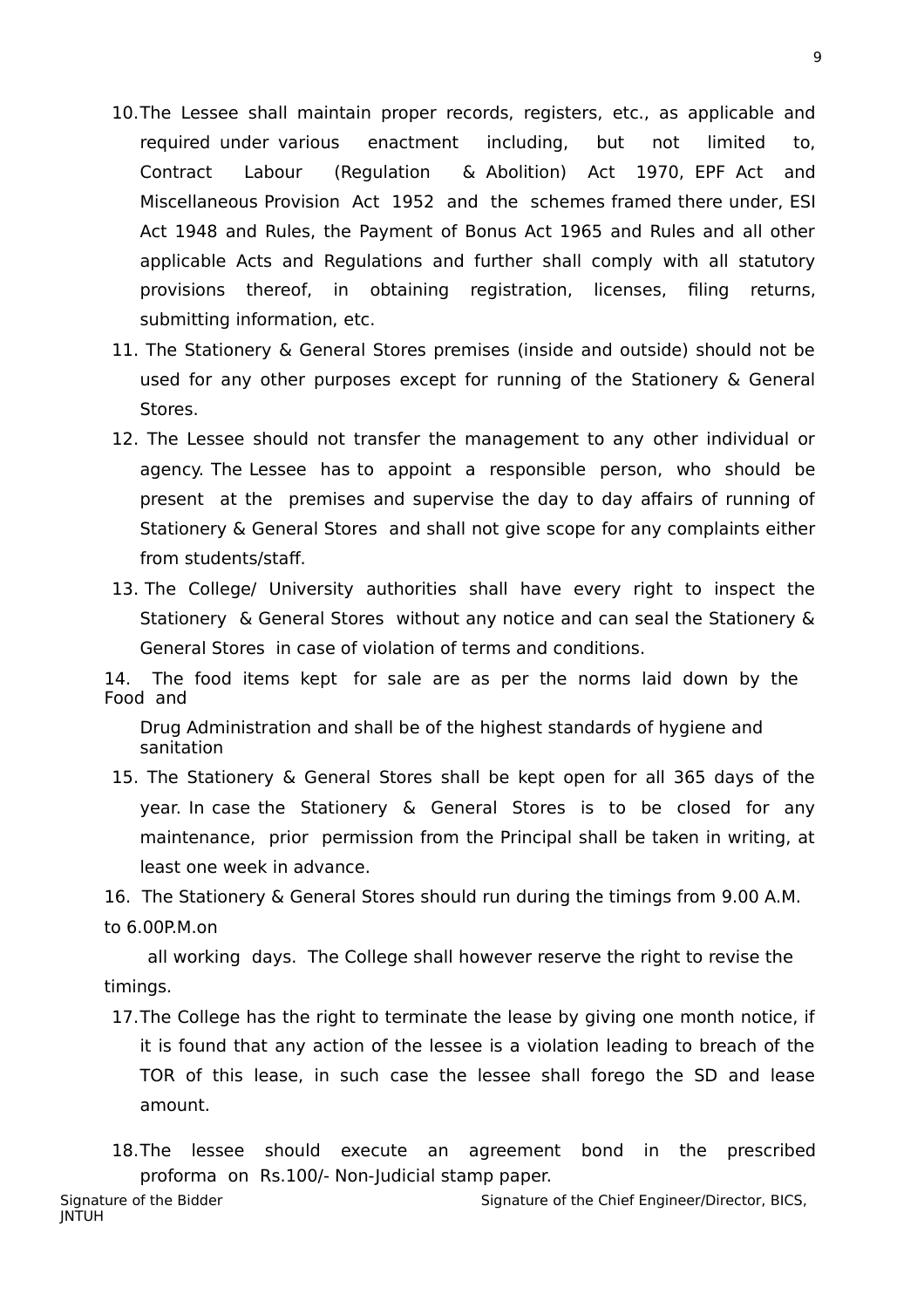- 19. The sub-Contracting/Subletting is not permitted, under any circumstances.
- 20. In case if any dispute arising between Lessee and the College, the same shall be resolved mutually. However, in case of disagreement, it will be referred to the Principal, JNTUH CES, who will be the sole arbitrator and his decision shall be binding on both parties.
- 21.The premises of the Stationery & General Stores should be kept clean and tidy and the Stationery & General Stores proprietor (Lessee) will be fully responsible for the cleanness and hygienic maintenance of the premises. Further the proprietor should implement the following guide lines strictly.
	- i) All the food served for sale should be kept in fly proof glass almirahs or should be kept well covered from flies and dust.
	- ii) Dust bins or wooden boxes should be kept for throwing waste papers garbage etc. and they should be well covered.
- 22. The Lessee should operate the Stationery & General Stores within one week from the date of issue of orders for running of Stationery & General Stores and submit this agreement failing which the Lessee will have no claim over the Stationery & General Stores and that the SD amount deposited by him/her will be forfeited.
- 23.This agreement does not under any circumstances constitute a rental or tenancy agreement.
- 24. In case of theft, Fire accident or due to any other reasons, the loss of property of lessee, the management of JNTUH CES is not responsible

NAME:

ADDRESS:

In witness where of the parties have affixed their signatures to this agreement on this

 day of 2018, on the presence of the following witnesses:

SIGNATURE OF LESSEE

WITNESSES (Name & Signatures):

1.

2.

JNTUH

Signature of the Bidder Signature of the Chief Engineer/Director, BICS,